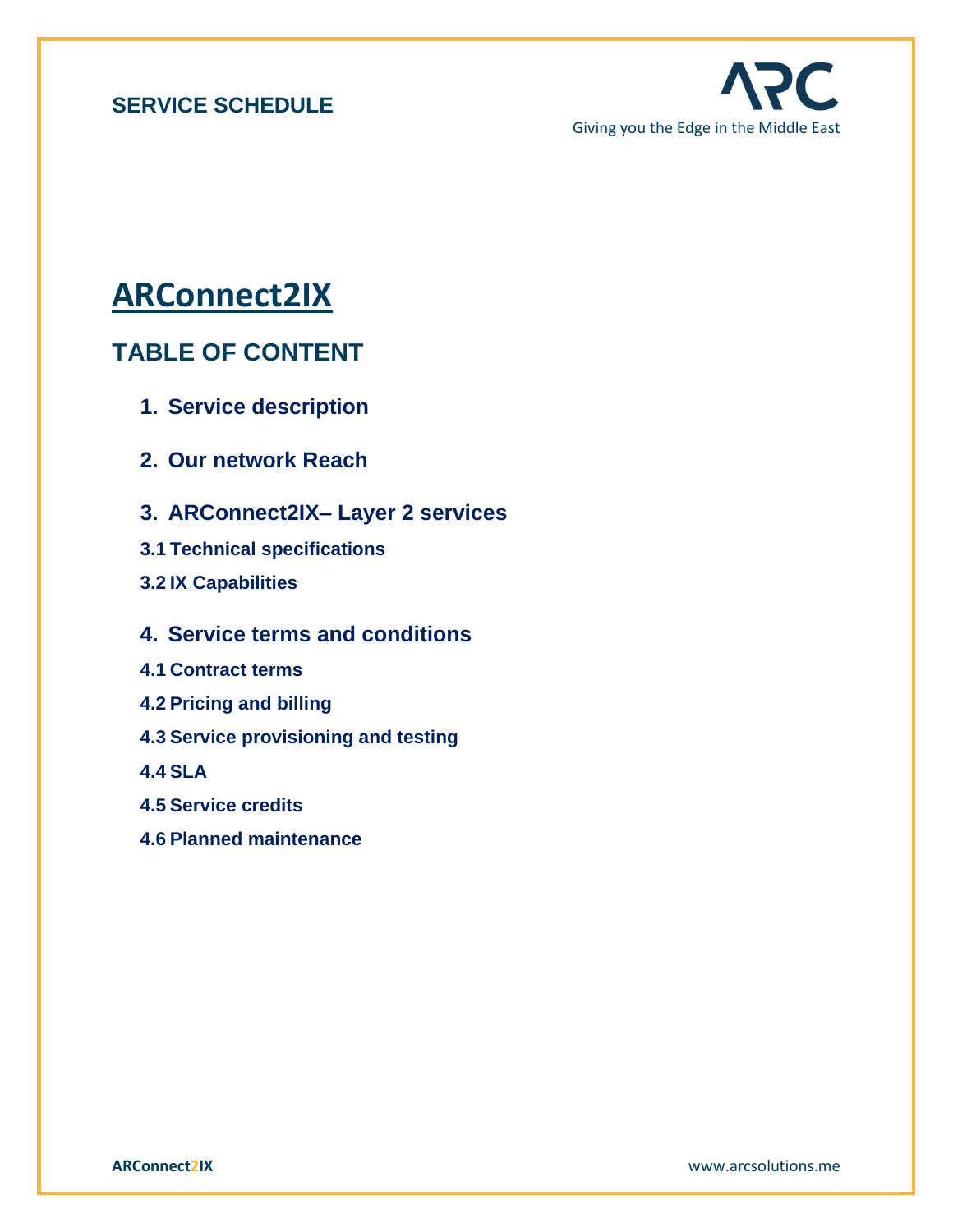# **1. Service description**

ARCONNECT2IX is a layer 2 connectivity to Internet exchanges in the region across the Middle East via MPLS network to give the customers low latency and high performance for internet traffic.

ARCONNECT2IX provides an MPLS based EVPN service built on a native IP highly redundant platform equipped with high-performance interfaces, allowing networks to scale to meet evolving traffic demands and connected via a high-capacity meshed network.

The MPLS network architecture is self-healing and fully redundant, utilizing dual Nodes in each country connected via dual diverse backhaul capacity ensuring maximum availability and minimum performance degradation.

This version of the service schedule describes layer 2 services only. The layer 3 services will be detailed in the next version.

# **2. Our Network Reach**

Our ambition is to connect all major datacentres in the Middle East. At the moment, we are present in 4 datacentres:

- UAE Datamena DX1 Equinix, UAE IX
- UAE Smarthub Etisalat, Smarthub IX
- Bahrain Globalzone Batelco, Manama IX
- Oman MC1 Equinix, Equinix IX

# **3. ARConnect2IX – Layer 2 services**

#### **3.1 Technical specifications**

ARConnect2IX is a layer 2 MPLS based connectivity service which enables you to connect to any Internet exchange in the region.

The Service Demarcation Point (SDP) of the Ethernet Service is the access switch where an access port will be provided to the End User. The customer will then connect their router/IX capable devices to the ARC network to get connected to the internet exchanges.

The BGP configuration for the IX will be carried out by the customers and can get full BGP routing table. Using ARCs MPLS VPLS technology customers can connect to our different PoPs in the region with ease.

The ARCs MPLS network enables the customer to multiple internet exchanges via single trunk port with ARC network. The internet routing for the customer will be fast and reliable as the ARC carries the traffic via MPLS (Label switching network).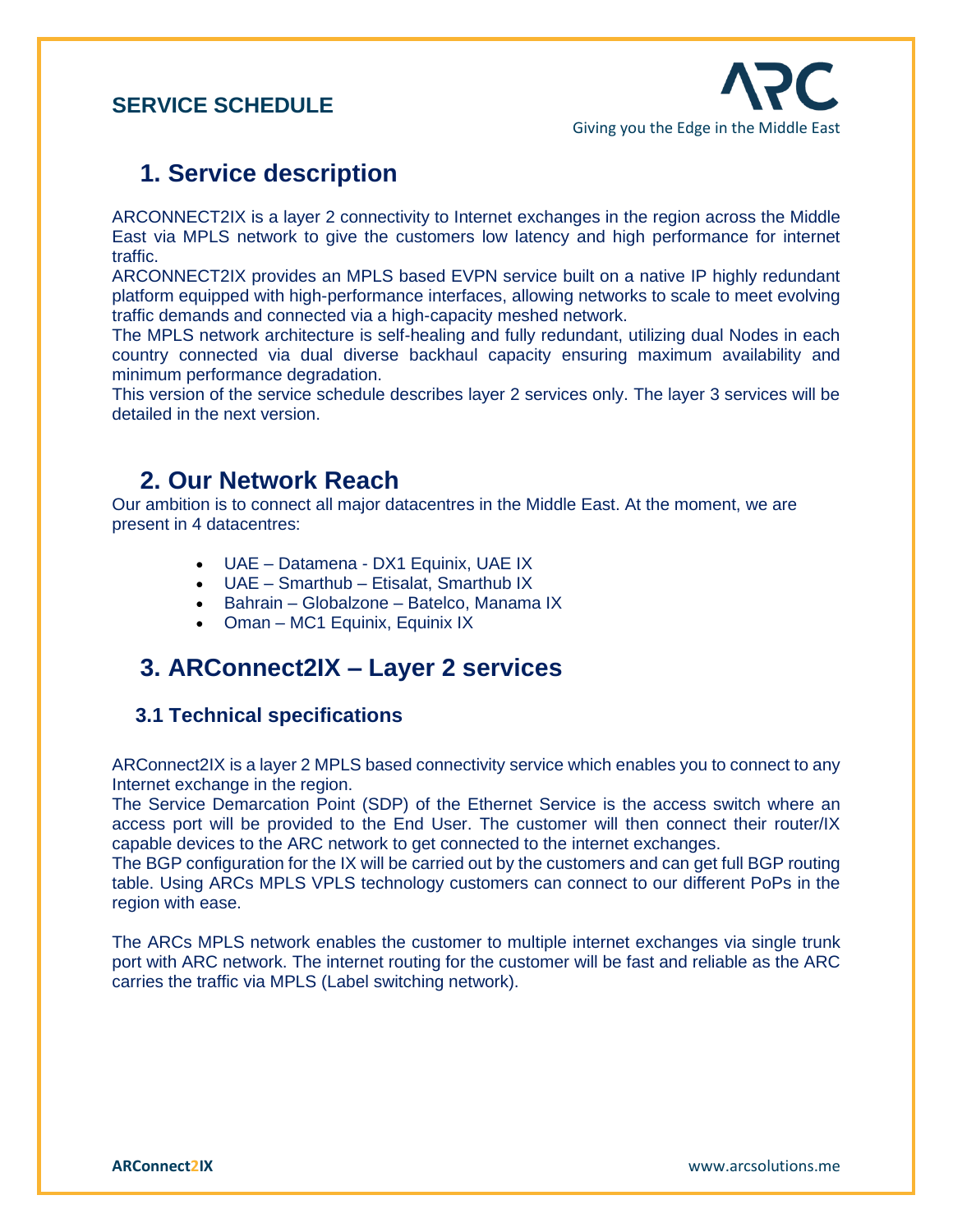



#### Customer can connect to any of the IX's in the region using ARCs MPLS architecture.

With the help of ARCs MPLS network, customers can connect to their desired IX's using secured and fast paths using our evpn BGP.

Hassle free installation and cost cutting edge solution to connect the IXs in the region makes ARC a robust one stop connectivity provider.

### **3.2 IX capabilities**

| Table 1 – Available Service Speeds (CIR) |                                                     |                                                               |                                |                                                     |
|------------------------------------------|-----------------------------------------------------|---------------------------------------------------------------|--------------------------------|-----------------------------------------------------|
|                                          | <b>UAE IX</b>                                       | Manama IX                                                     | <b>Smart hub IX</b>            | <b>Equinix IX</b>                                   |
| Location                                 | datamena                                            | GlobalZone                                                    | Smarthub                       | MC <sub>1</sub>                                     |
| <b>Port</b>                              | <b>Shared NNI</b><br>Dedicated 1G<br>Dedicated 10 G | <b>Shared NNI</b><br>Dedicated 1G<br>Dedicated 10 G           | Dedicated 1G<br>Dedicated 10 G | <b>Shared NNI</b><br>Dedicated 1G<br>Dedicated 10 G |
| <b>Bandwidth</b>                         | 100 Mbps<br>200 Mbps<br>500 Mbps<br>1Gbps - 10 Gbps | 250 Mbps<br>500 Mbps<br>1 Gbps<br>3 Gbps<br>5 Gbps<br>10 Gbps | 1 Gbps<br>10 Gbps              | 1 Gbps<br>2 Gbps<br>5 Gbps<br>10 Gbps               |
| <b>Redundancy</b>                        | Applicable only on the connectivity                 |                                                               |                                |                                                     |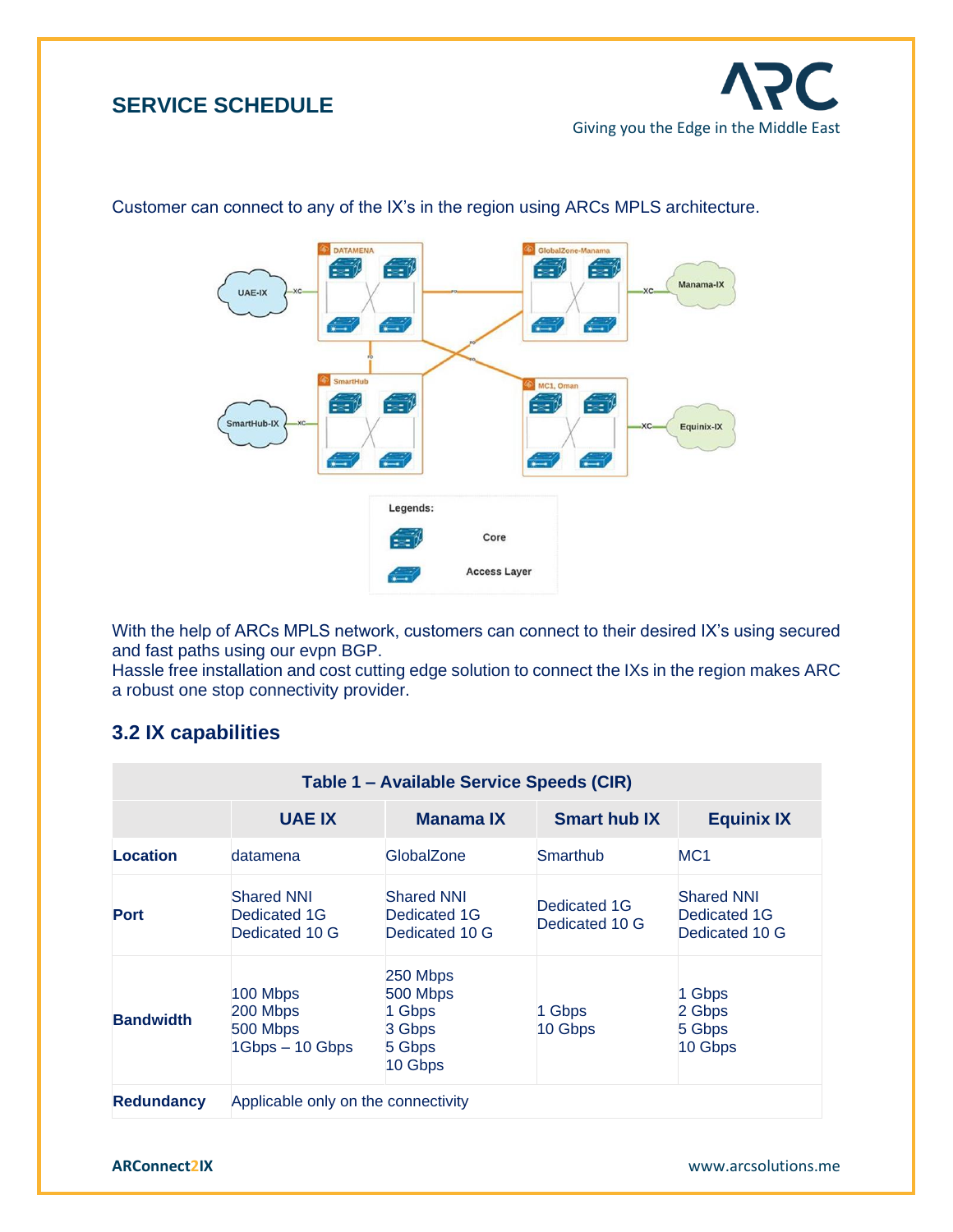# **4**.**Service terms and conditions**

#### **4**.**1 Contract terms**

The contract term is 12 Months. At the end of the term, the service will be renewed on a monthly basis rolling until ceased by the Customer with 30 days notice.

### **4.2 Pricing and billing**

The service pricing includes:

- **Port Charge:** Monthly Recurring Charge per port if applicable
- **Service Charge:** Monthly Recurring Charge based on service's specifications

The billing commences upon RFS.

### **4.3 Service provisioning and testing**

A Service delivery manager will be assigned upon service order form signature and will be the single point of contact for the service provisioning and service management requests. Service provisioning will be fulfilled after the cross connect delivery.

ARC will do their best to deliver the service within the timeline agreed in the service order form. The standard port provisioning parameters are:

| <b>Table 2 - Port Parameters</b>     |                                                                        |                                                                                                                                                                                 |  |
|--------------------------------------|------------------------------------------------------------------------|---------------------------------------------------------------------------------------------------------------------------------------------------------------------------------|--|
| <b>MTU Size</b>                      | 1542 or 9150 as standard,<br>other options are available on<br>request | For customers with multiple services to<br>multiple destinations the default is 9212<br>less the MPLS overhead of 28 bytes                                                      |  |
| <b>Customer Port</b><br><b>Speed</b> | 1G / 10G                                                               | Customer ports can be dedicated for IX<br>or can be multi use ports also providing<br><b>ARCONNECT</b> services                                                                 |  |
| <b>IX Port</b>                       | 10G Dedicated / Shared                                                 | Customers using a shared IX port do not<br>pay a port charge as this is included in<br>the service cost – Dedicated ports will be<br>charged and will have an XC charge<br>also |  |
| Encapsulation                        | None / Dot1Q / Qin Q 1                                                 | Shared IX Ports require the use of QinQ<br>encapsulation                                                                                                                        |  |

The standard service provisioning parameters are: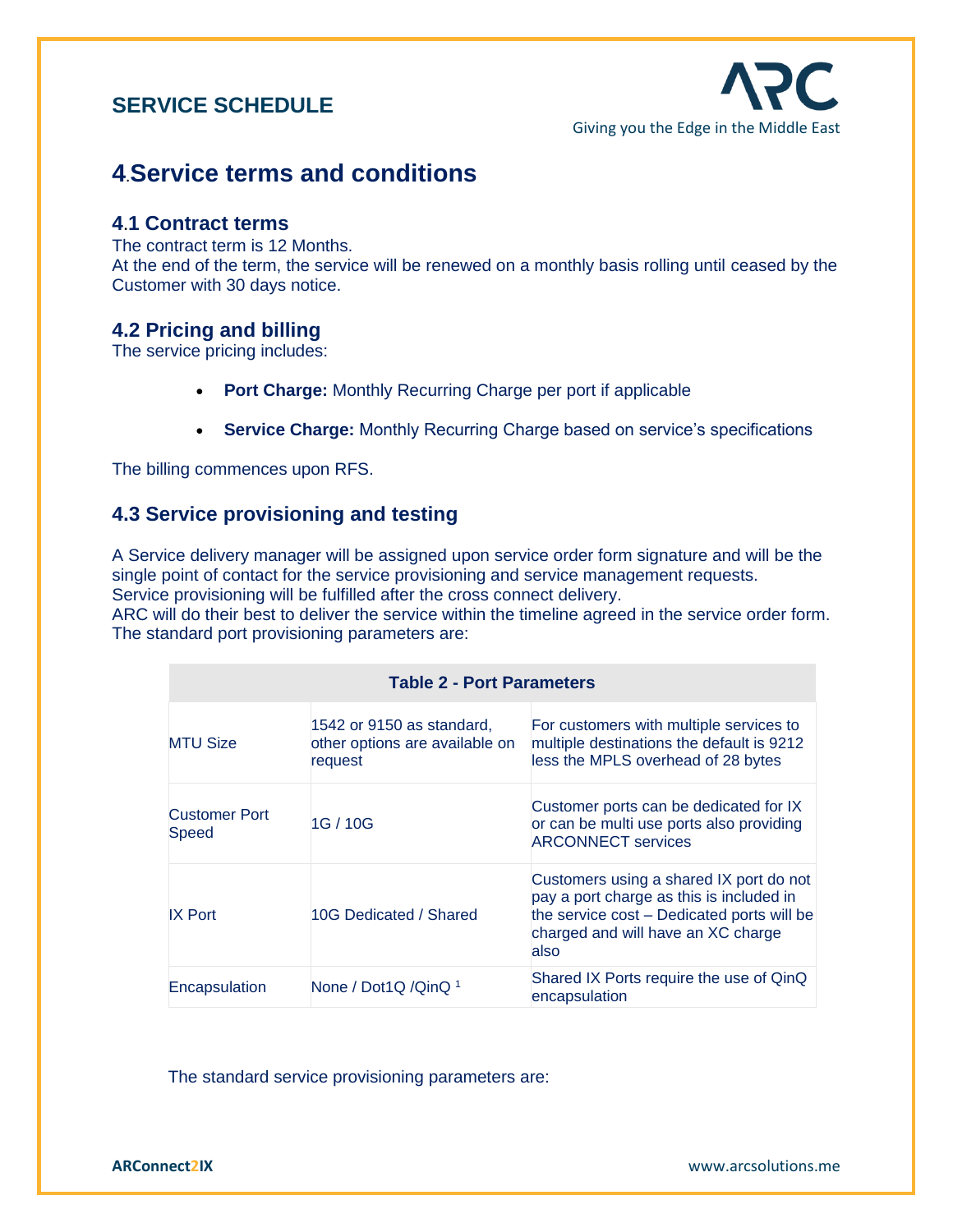

Giving you the Edge in the Middle East

| ו טוטופ ט $\sim$ ספו שוטפ די טו |                                                                       |                                                                                                                                                                                                                                                                                                                                                        |
|---------------------------------|-----------------------------------------------------------------------|--------------------------------------------------------------------------------------------------------------------------------------------------------------------------------------------------------------------------------------------------------------------------------------------------------------------------------------------------------|
| <b>MTU Size</b>                 | 1542                                                                  | Allows for standard Internet traffic plus MPLS<br>Overhead                                                                                                                                                                                                                                                                                             |
| <b>CIR</b>                      | As per Table 1                                                        | Service speed will be dictated by those available<br>from the specific IX as laid out in Table 1                                                                                                                                                                                                                                                       |
| Encapsulation                   | None / Dot1Q / Qin Q <sup>2</sup>                                     | For services to shared IX ports, QinQ is required<br>to ensure no VLAN clashes with other customers                                                                                                                                                                                                                                                    |
| Routing                         | Customers can choose<br>reroutable or non-<br>reroutable connectivity | The ARC mPLS network is built on an underlay of<br>protected services from our underlying carriers,<br>With an unparalleled level of availability across<br>the region. However, if a customer wishes to<br>further secure his service it is possible to have a<br>second dedicated route with dedicated capacity<br>as a standby at incremental cost. |

#### **Table 3 – Service Parameters**

#### **Testing and acceptance procedure:**

ARC Solutions will issue a testing certificate as part of the handover pack. This testing will align to the ETHERSAM Y.1564 standard developed by the ITU and examples can be shared with the customer. In some instances where the EtherSAM capability is yet to be set up, a test can be run using RFC2544 parameters which will be shared with the customer in lieu of the EtherSAM certification.

### **4.4 SLA**

ARC provides **24x7x365 technical support** service.

**The NOC team** is reachable via:

- ✓ **Phone: +97145687333, +15856661456**
- ✓ **E-mail: [support@arcsolutions.me](mailto:support@arcsolutions.me)**

ARC commits to the Service Level Agreement ("SLA") defined in the table below:

| <b>ARC SLA</b>            |                                                                |  |
|---------------------------|----------------------------------------------------------------|--|
| Service availability      | 99.5%                                                          |  |
| Service provisioning      | 1 business day                                                 |  |
| Fault restoration (MTTR)* | 4 hours for critical<br>12 hours for major<br>7 days for minor |  |
| Frame loss ratio          | Less than or Equal to 0.03%                                    |  |
| . litter                  | Less than or equal to 3ms                                      |  |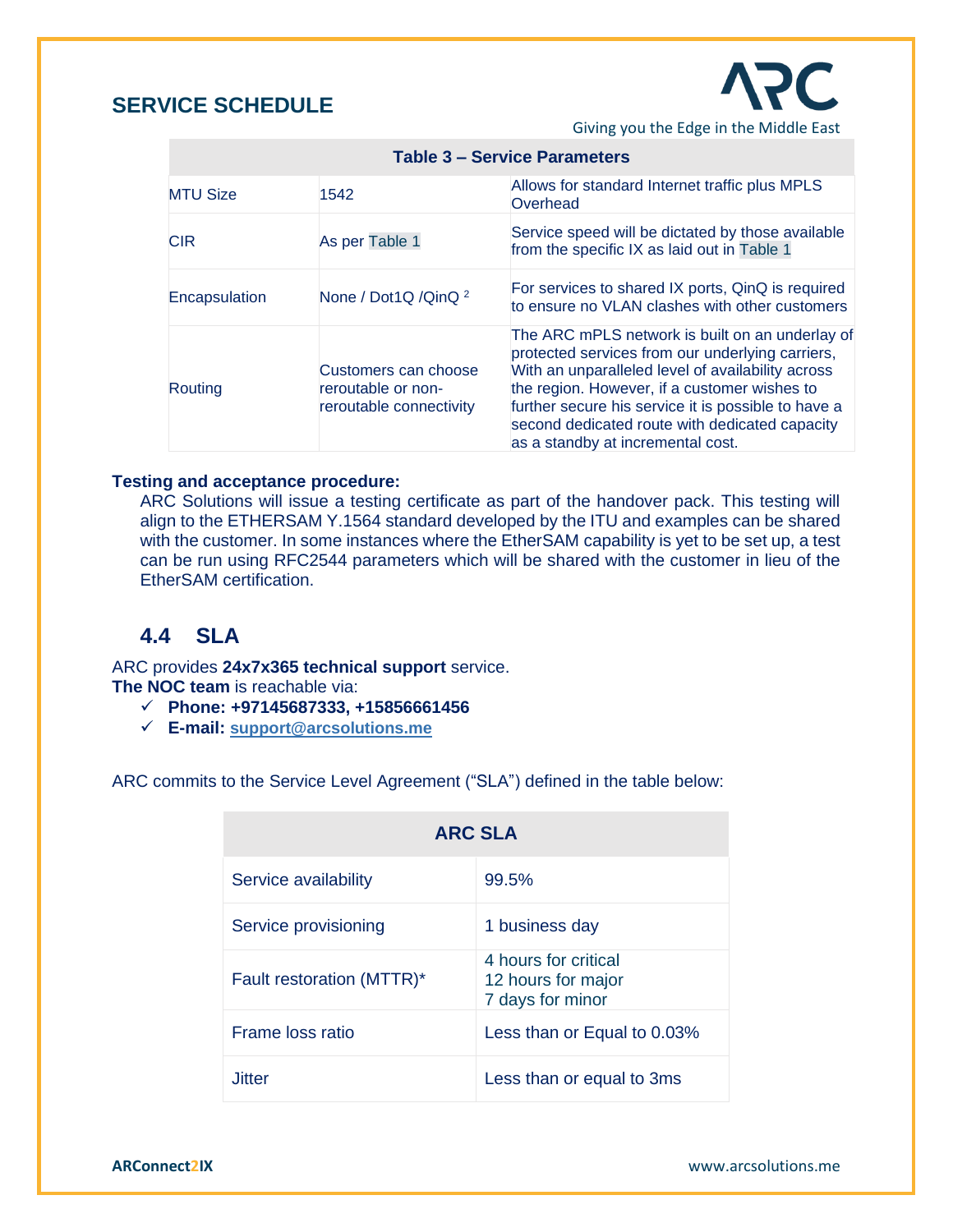*(\*) MTTR means Mean Time To Repair.*

The Trouble Tickets shall be prioritized based on the relative severity of each Fault as follow:

| <b>SERVICE RESTORATION TABLE</b> |                                                                                                                                                                                       |                                                                |
|----------------------------------|---------------------------------------------------------------------------------------------------------------------------------------------------------------------------------------|----------------------------------------------------------------|
| <b>Fault</b>                     | <b>Criteria</b>                                                                                                                                                                       | <b>MTTR</b>                                                    |
| <b>Critical</b>                  | - Total loss of Service<br>- Degraded Service (the Service is degraded to the<br>extent that the Customer is unable to use.)                                                          | 4 hours with customer<br>update every 30 min till<br>resolved  |
| Major                            | - Degraded Service (the service is degraded,<br>where Customer is able to use it)<br>- Chronic Issue, where the Service has had a<br>number of repeated unexplained Service failures. | 12 hours with customer<br>update every 90 min till<br>resolved |
| <b>Minor</b>                     | -Non-Service affecting (a single non-circuit specific<br>quality of Service inquiry)                                                                                                  | First update within 5 hours<br>and daily update till resolved  |

### **4.5 Service Credits**

Service credits will apply only on the service availability. ARC commitment is reflected on the table below:

| <b>Availability</b> | <b>Maximum Minutes of Total Service Outage</b><br>per month |
|---------------------|-------------------------------------------------------------|
| 99.5%               | 3h 39m 8s                                                   |

The Service Availability Credits for Faults experienced on a Service are reflected in the table below:

| <b>Service Credits - Availability</b> |                            |  |
|---------------------------------------|----------------------------|--|
| <b>Unscheduled Downtime</b>           | Service credit as % of MRC |  |
| $<$ 3 hours 59 min 59 sec             | $0\%$                      |  |
| 4 hours $-5$ hours 59 min 59 sec      | 2%                         |  |
| 6 hours $-7$ hours 59 min 59 sec      | 4%                         |  |
| $8$ hours $-11$ hours 59 min 59 sec   | 6%                         |  |
| 12 hours $-23$ hours 59 min 59 sec    | $10\%$                     |  |
| $> 24$ hours                          | $15 \%$                    |  |

**ARConnect2IX** www.arcsolutions.me